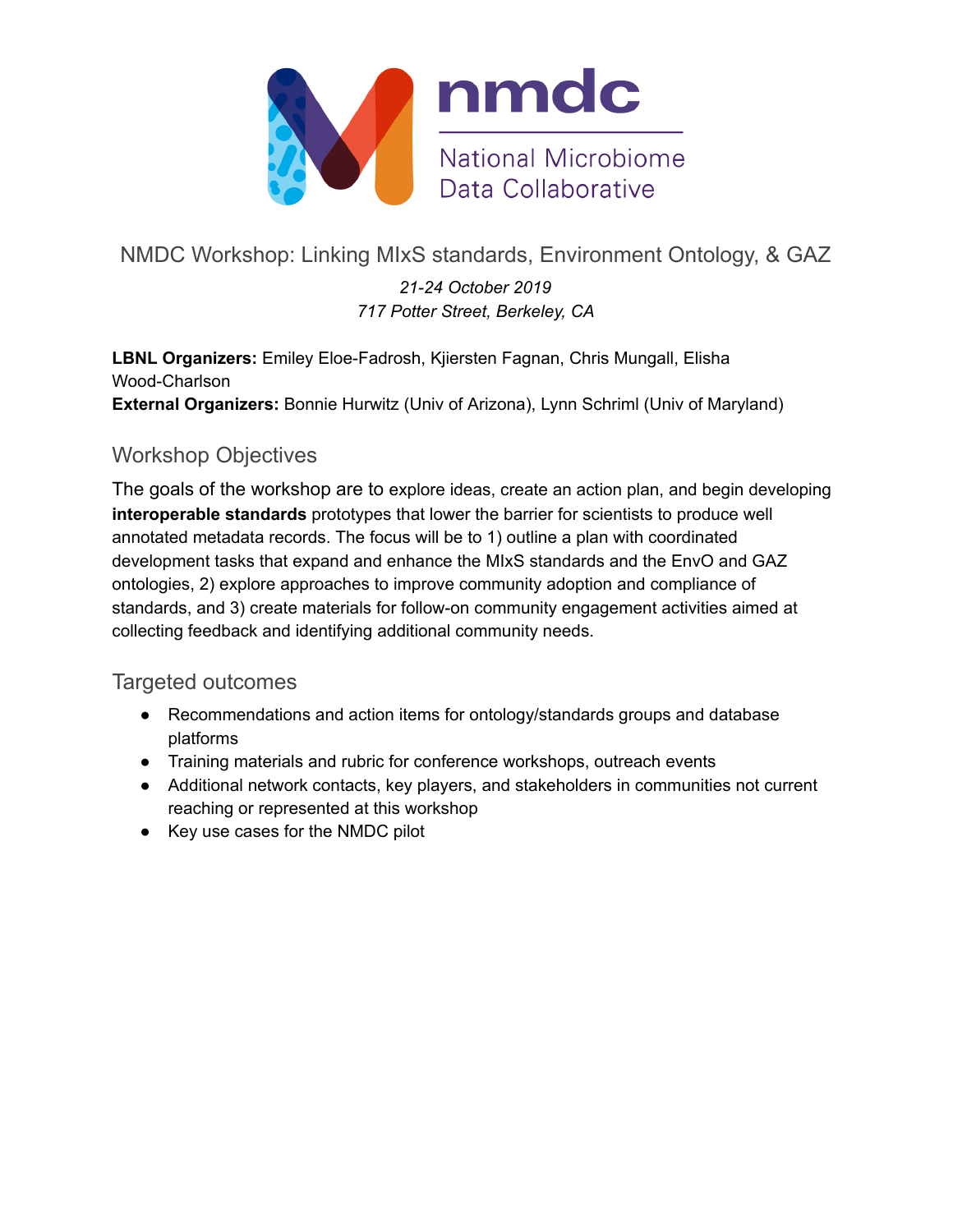

Agenda - Part 1

## **Day 1: Monday, 21 Oct 2019**

- 15:00 Welcome Introduction to workshop goals and objectives *Presenters: Elisha Wood-Charlson, Emiley Eloe-Fadrosh*
- 15:30 Tool Box Dialogue workshop (3 hrs) [http://tdi.msu.edu](http://tdi.msu.edu/) All participants will engage in the **Toolbox Dialogue Initiative** (TDI) exercise (O'Rourke and Crowley, 2013), which includes a structured dialogue approach that aims to increase mutual understanding, establish an alignment of expectations, and build mechanisms for conflict resolution.
- 18:30 Networking dinner (provided)

# **Day 2: Tuesday, 22 Oct 2019**

09:00 Welcome Group exercise, safety, and logistics *Presenter*: *Elisha Wood-Charlson*

> Goals and objectives *Presenter*: *Emiley Eloe-Fadrosh*

- 09:15 Standards and ontologies current practices, implementation, and what success enables *Presenter: Lynn Schriml*
- 09:30 Introduction to MIxS, EnvO, and GAZ *Presenter: Lynn Schriml*
- 09:45 Current stage of NMDC ontology efforts *Presenter: Chris Mungall*
- 10:00 Lessons learned and where we need to go NCBI Anji Johnston GOLD, IMG/M TBK Reddy
- 10:30 Break & AM Refreshments
- 10:45 Lessons learned and where we need to go (continued)

| CyVerse, iMicrobe   | <b>Bonnie Hurwitz</b>                    |
|---------------------|------------------------------------------|
| FBI                 | Lorna Richardson (analysis and metadata) |
|                     | Josie Burgin (data submission)           |
| Qiita               | <b>Justin Shaffer</b>                    |
| <b>MicrobiomeDB</b> | Jie Zheng                                |
|                     |                                          |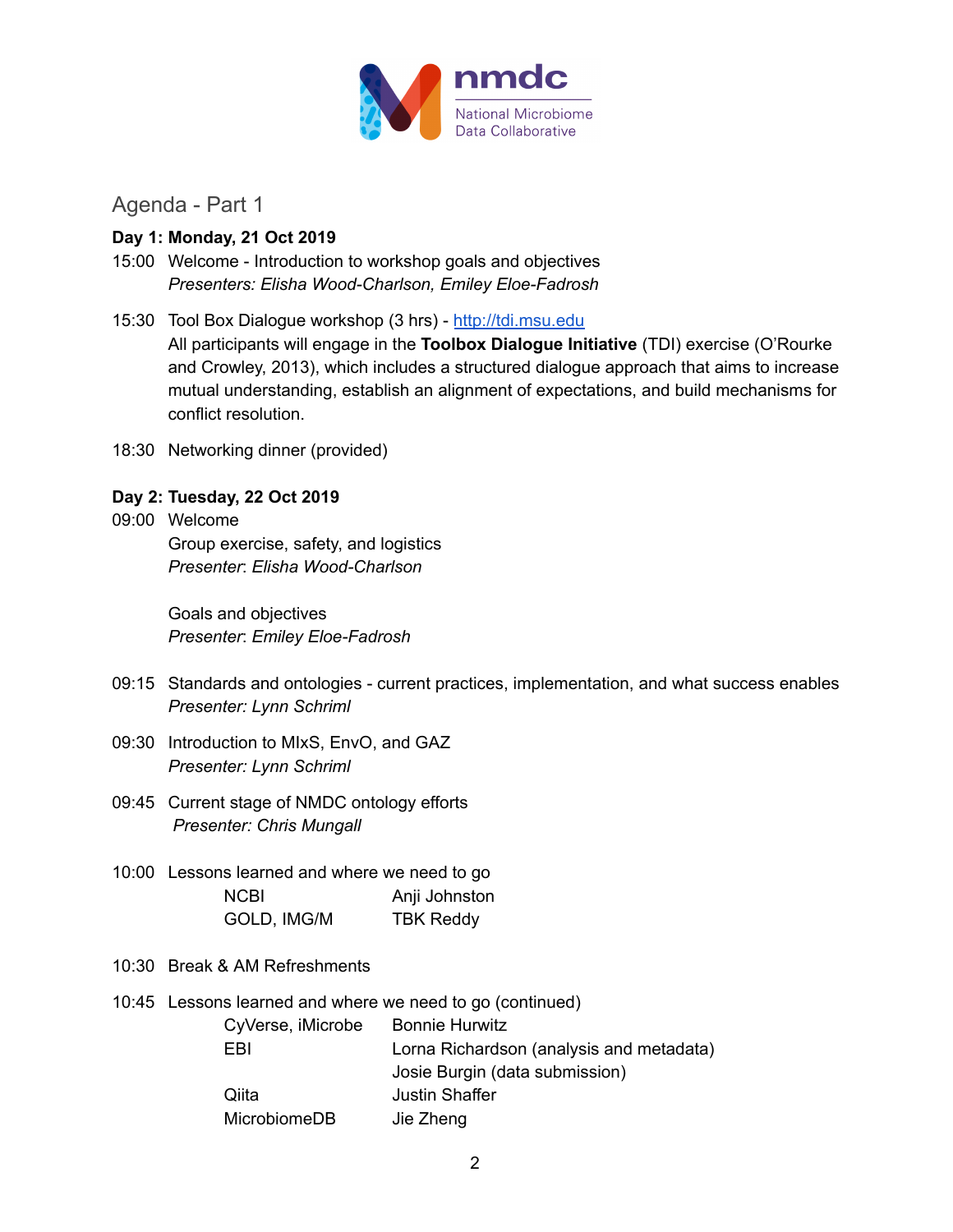

- 12:00 Lunch (working lunch provided)
- 13:00 Community perspective What works (wins and best practices) or doesn't work (gaps and challenges)
- 13:30 Breakout groups
	- New areas that need development (led by Lynn Schriml)
	- Current barriers to adoption and compliance (led by Elisha Wood-Charlson)
	- Communities of users from exemplar to uninitiated (led by Luke Thompson)
	- Use case development from sample to data products (led by Joan Damerow)
	- What does success look like? (led by Emiley Eloe-Fadrosh)
	- Technology/infrastructure (led by Bonnie Hurwitz)
- 14:30 Break & PM Refreshments
- 14:45 Group reports
- 15:45 Open discussion
- 16:45 Group homework!
	- Based on today's information, discuss challenges, gaps, and possible strategies for success in different domain areas. What are the key data descriptors that your community needs to ask the important questions?
	- Each group should have a representative "expert" for science, ontology, technical, and community
- 17:00 Breakout group working dinner (off-site, not provided)

#### **Day 3: Wednesday, 23 Oct 2019**

- 09:00 Group reports
- 10:00 Open discussion on the pros and cons, with time for spontaneous ideas
- 10:30 Break & AM Refreshments
- 10:45 Deciding on a path forward
	- Remainder of workshop
	- 1 month
	- 3 months
	- 12 months
- 12:00 Close of Workshop Part 1 Lunch (provided)